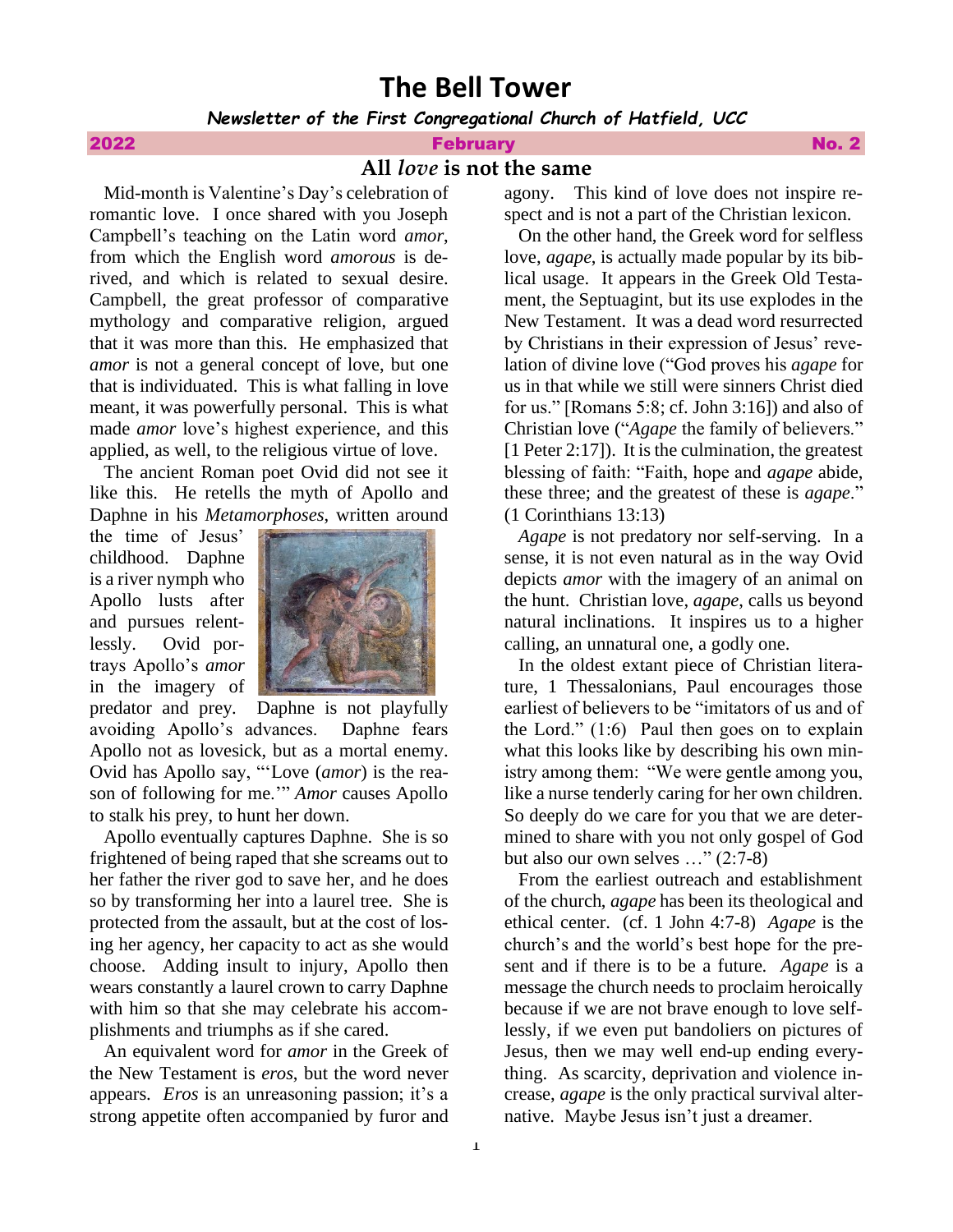## **FEBRUARY EVENTS**

| Tue. $1st$            | Rev. Randy will attend the monthly meeting of the Hampshire Association Committee      |
|-----------------------|----------------------------------------------------------------------------------------|
|                       | on Ministry at 5:45pm.                                                                 |
| Mon. $7^{\text{th}}$  | Rev. Randy will attend the monthly meeting of HEART (Hatfield Equity Alliance fighting |
|                       | against Racism Together) at 5:30pm.                                                    |
| Tue. $8th$            | Online Exploring the Bible study group from 7-8:00pm.                                  |
| Mon. $14^{\text{th}}$ | Monthly meeting of the Board of Trustees at 7:00pm.                                    |
| Tue. $22^{nd}$        | Monthly Clergy Brown Bag Lunch at noon.                                                |
|                       | Monthly meeting of the Board of Deacons at 6:00pm.                                     |
| Mon $28th$            | Online Exploring the Bible study group from 7-8:00pm.                                  |

## **REGULAR GATHERINGS**

Sundays: Worship Service begins at 9:30am online and in person. Sunday School begins after the children's sermon during the worship Service.

Tuesdays: Yoga classes are offered every Tuesday in the church parlor at 5:30pm –Now in person at the church. Wednesdays: Hatha Yoga classes take place every Wednesday at 6:00pm.

Thursdays: Choir rehearses in the sanctuary at 7:00pm – Now in person at the church.

## **CHURCH COVID POLICIES**

The CDC expects the number of COVID cases to decrease in February. We did feel it necessary to close the church building for most of January because the numbers were so dangerously high. Church leadership will keep an eye on the virus' trajectory, but we are planning to return to in-person worship on February 13<sup>th</sup>. If this changes due to the numbers, an email notification will be shared and it will be posted on FaceBook.

The Church Council has based its mask policy on the number of cases in Hampshire County. If the cases rose



above 10 per day per 100,000 people,  $\Box$  **NROTO** we would require masks in the church building. The numbers have surged  $\sim$   $\sim$   $\sim$   $\sim$  past this mark. Therefore, masks must be worn to attend worship Services in **person.** When they fall again, masks will again be optional. Additionally, the  $\Box$   $\Box$  Trustees have opened a portion of the

balcony for additional seating, which will help us maintain social distancing in the building. The Omicron variant is highly contagious. We, therefore, ask those attending in person to double-mask or to wear a KN95 mask.

 Please remember, as well, that all of our worship Services are live-streamed via Zoom. If you are not vaccinated or if you are not feeling well on any given Sunday, please join us online.

Thank you for your cooperation in keeping us all as safe as possible.

## *EXPLORING THE BIBLE* **ON-LINE STUDY GROUP**

The Massachusetts Bible Society has published a three-volume text called *Exploring the Bible*. We are reading Volume III on the New Testament. If you would like to become more comfortable with the Bible, I encourage you to join us for Bible study. If you would like to see what Bible study is like, please send me an email [\(randyc1897@gmail.com\)](mailto:randyc1897@gmail.com) and I will send you the login information for our Zoom meetings.

## **BLACK HISTORY MONTH**



February is recognized as Black History Month, which is also known as African American History Month. It falls during February in honour of the birthdays of the Great Emancipator, President Abraham Lincoln, on February  $12<sup>th</sup>$  and of the great abolitionist Frederick Douglass on February 14th. During this month, Americans are encouraged to consider the history and contributions of Black people in and for our country. This link will take you to some of the offerings at the Smithsonian, Library of Congress and National Archives: [www.africanamericanhistorymonth.gov.](http://www.africanamericanhistorymonth.gov/)

#### **LENTEN PREPARATIONS**

Lent comes rather late this year. It begins with Ash Wednesday on March 2<sup>nd</sup>. Rev. Randy will be participating in the worship Service at the Whately Congregational Church that evening. If you would like to attend, you are more than welcome to join in worship.